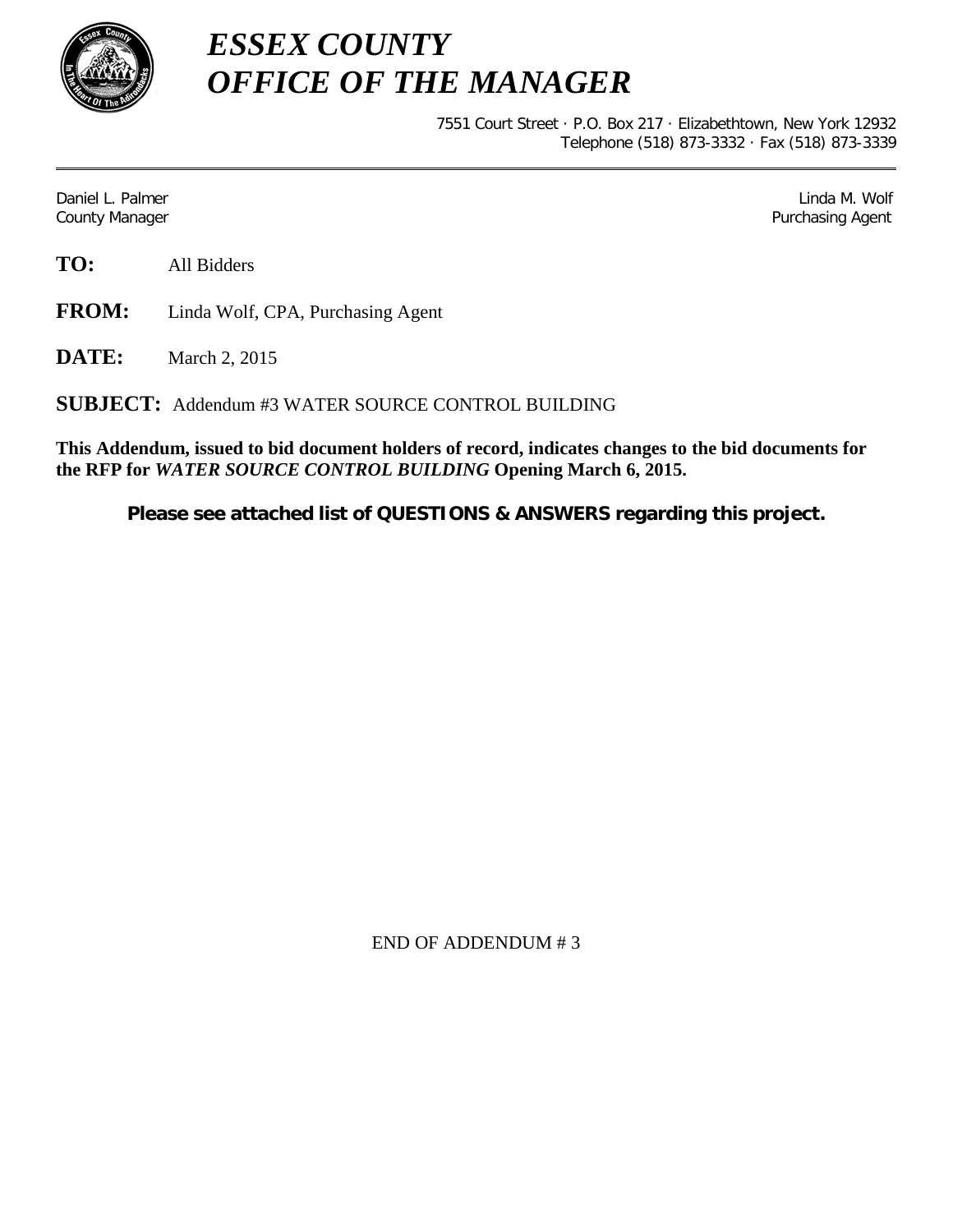## **Jay Questions:**

- 1. The RFP requires a 5% alternative pre-schematic phase. Can it be assumed that there is a 50%, 95%, and 100% submission? Or are there additional milestones that require additional plan submissions? 5%, 50%, 90%, 100% are suitable submission milestones.
- 2. What is the type of vehicle that is anticipated to be used for the emergency access to the Water Source Control Building? Most likely, pickup truck. As needed, tri axle dump truck and excavating equipment.
- 3. Are accurate record drawings of the existing Water Source Control Building and its control panels available to the successful proposer? No record drawings are available as they were destroyed in Hurricane Irene.
- 4. Will all available electronic base mapping, boundary and topographic mapping, survey information, etc for the site/project be made available in a digital form to the successful proposer? Can the extent of the existing base mapping be shared in the proposal period, so the level of survey beyond the existing mapping can be estimated? There is no existing base mapping.
- 5. Is part of the RFP to re-route the control building discharge line directly to the water storage tank on Rolling Mill Hill Road along the new emergency access road? To be determined by consultant.
- 6. Is a Lab anticipated in the new control building? Does it require a fume hood? To be determined by consultant.
- 7. Are isolation valves and a by-pass for the water tank altitude valve part of the RFP? To be determined by consultant.
- 8. What level of security is anticipated at the new Water Source Control Building and well field (are the well field and the Water Source Control Building being fenced, and are there additional security measures anticipated)? To be determined by consultant.
- 9. Please confirm that NYSEG will design the primary line extension and install a new pole with transformers similar to existing. To be determined by consultant.
- 10. Please confirm that the local telephone company will extend their service to the new utility pole and will coordinate directly with Owner and NYSEG. To be determined by consultant.
- 11. Please confirm that Cable TV service to the Water Source Control Building for high speed internet is not required. To be determined by consultant.
- 12. Please confirm that there is no requirement for security cameras, and that alarms will consist of simple devices such as door contacts and motion sensors at the Water Source Control Building. To be determined by consultant.
- 13. Please confirm that Chlorine is the only chemical treatment required. The only treatment chemical currently used is Chlorine. If additional chemicals are required, this will be determined by the consultant.
- 14. Is the existing generator to be relocated for the new Water Source Control Building? Or is a new generator required for the Water Source Control building? Assume a new generator, as loads are likely to change.
- 15. If the existing trailer mounted generator is to be used at the new Water Source Control Building, is there another trailer mounted generator available for the switchover procedures? If necessary, to be provided by contractor at time of construction.
- 16. If a new generator is anticipated at the Water Source Control building, is it to be interior or exterior? What is the Town preferred fuel type? A new generator would be propane fueled.
- 17. What is the depth that the well pumps will be set in the existing wells? To be determined by consultant.